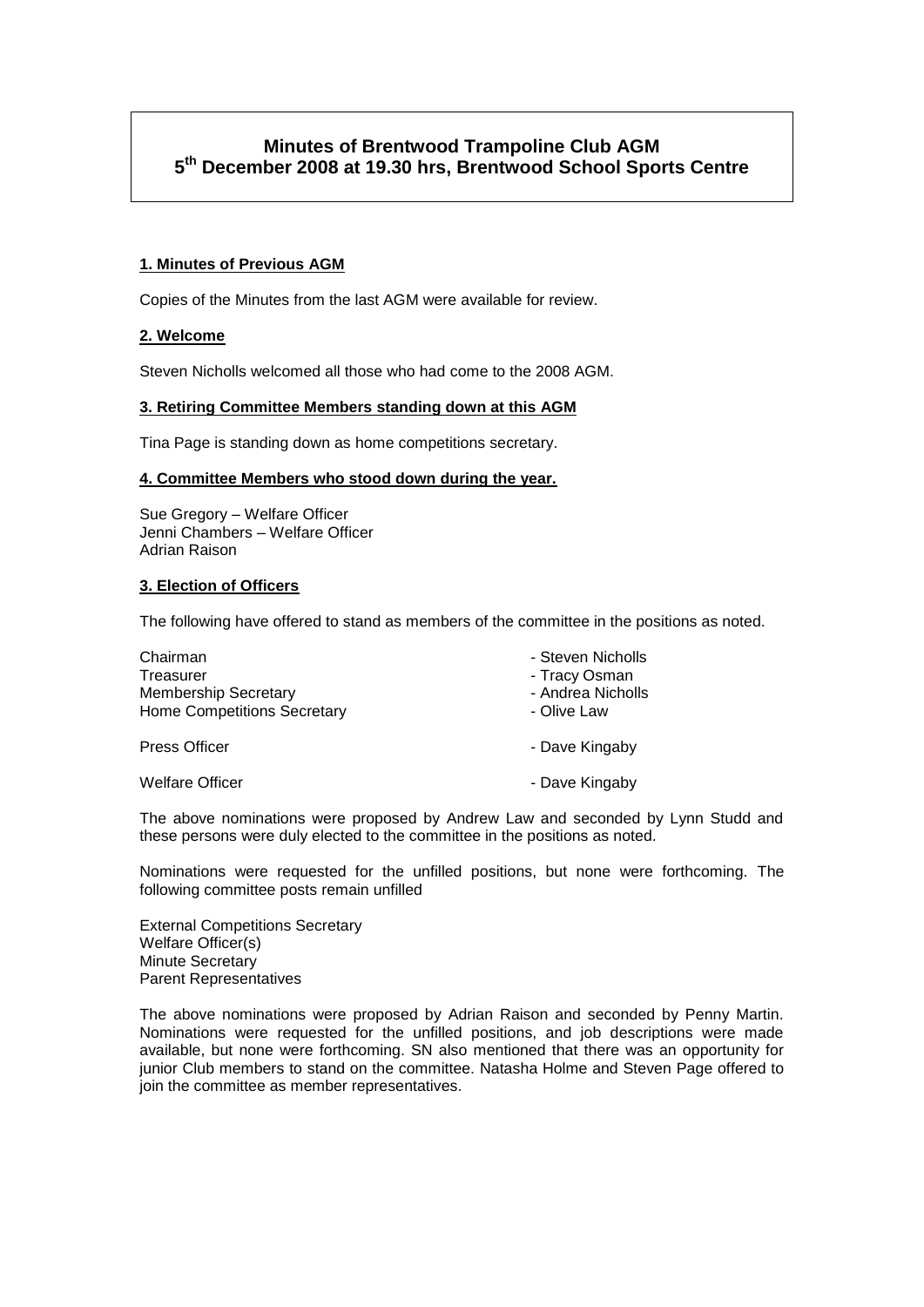## **4. Committee Reports**

## **Treasurer's Report Steven Nicholls / Tracy Osman**

Copies of the financial accounts were available for inspection.

BTC"s financial year-end in each year is 31st October. Financial accounts have been prepared in full accordance with established accounting procedures and have been certified by a qualified person. Copies of the accounts are available on request.

As at 31st October 2007, BTC began with a balance of £8,306.56. During the period our income, from a variety of sources (including subscriptions, pay to bounce, party bookings and competitions) was £57,635.09. Expenditures were £56,574.42. The largest expense is coaching fees then followed by hall hire.

The excess of income over expenditures, during the financial year, to 31st October 2008, was £1,060.67. This is the equivalent of £20.40 per week. Further, this surplus is somewhat illusory as there are significant liabilities falling due early in the new financial year. As you can see, the Club operates on a shoestring and, our laces are quite short.

Indeed early in the financial year, we were obliged to revise the basis of subscriptions as our outgoings were exceeding our income. We increased the session charges and removed the sibling and multiple session discounts.

During the period we have received £6,560.50 from the Jack Petchey scheme. Monthly awards are directed at Club members aged between 11-25 to recognise achievement and "leader awards" were also made to Paul and Dave for their coaching work. There are restrictions on how the money received from the Jack Petchey scheme can be spent. It cannot, for example, be used for day-to-day expenses but can be used for the benefit of the club such as capital items and for training and development – e.g. coaching development. In addition, the Club received £1,000 from Brentwood Borough Council because of our continued membership of the Brentwood Academy scheme. We received £2,400 from the sale of a trampoline. The club purchased a new trampoline and some new mats.

Steven Nicholls asked for questions on the finances. There were none.

## **Senior Coaches' Report – Paul Kitchen**

The club has continued with its development program and has benefited from its coaching ethos by the achievements in the national and regional competition programs.

We continue to return very high qualification places based on the numbers entered, and have achieved many podium places at recent regional and open competitions; a testament to the high standards we expect. This will hopefully continue now the new competition structure is in place, and signs are already encouraging for the future.

We are also building for the future of the club by encouraging some of our older youngsters to qualify themselves into the coaching world. Several have already qualified and have allowed us to expand our programme from 6 to 8 beds a session. These new coaches are now developing the learning processes, which will hopefully produce the coaches, judges and mentors of the future.

This development of the club goes hand in hand with our latest project to help develop a purpose built center in the town. In cooperation with other clubs, and steered by Brentwood Council and Leisure Trust, we hope to satisfy the requirements of a "MyPlace" application for money by harnessing the talents and endeavours of our youth in order to secure funding for a dedicated facility. We should know by February whether the application is likely to be successful, and talks are ongoing in order that the project is guided along what we hope is an exciting future for the sport within the town.

Finally I would like to thank everyone who has helped the club maintain its very high profile both nationally and regionally. I would also like to congratulate:

Hannah McCann on becoming the U13 National Grade-2 British Champion,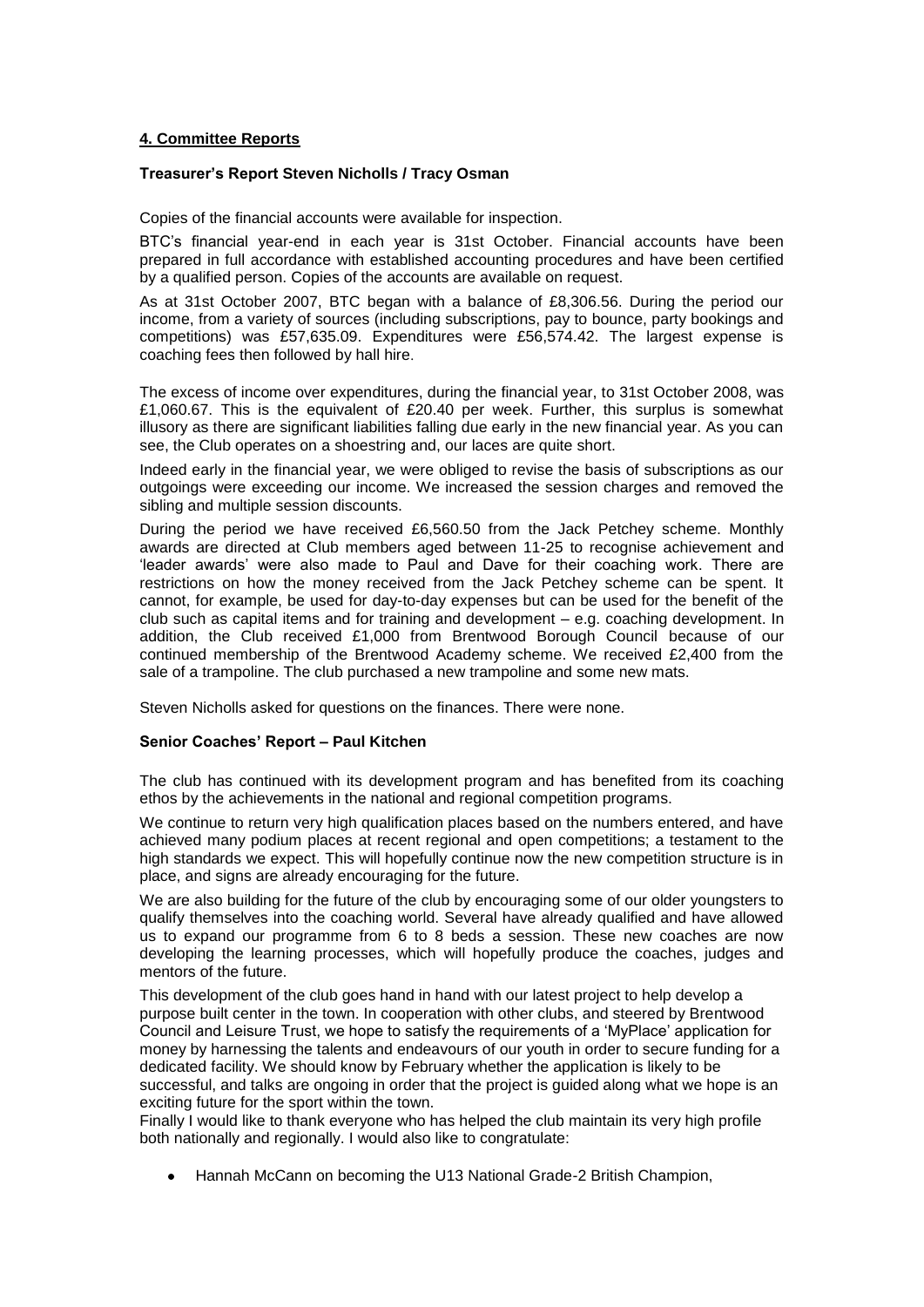- Scott Gregory for his selection by the British Olympic Committee to represent GB in the Youth Olympic Festival taking place in Sydney in January, and
- All those members selected to represent Eastern Region at the recent Home Nations Championships.

#### **Chairman's Report – Steven Nicholls**

Dr Samuel Johnson (www.samueljohnson.com) once famously remarked "a man who was tired of London was tired of life for there is in London all that life can afford." Such was the frenetic pace of 18th Century Britain.

From this remark, one could conclude that Dr Johnson was, in fact, involved in the sport of trampolining. Such is the hectic pace experienced by the Club during 2008.

As in all successful enterprises there are a number of people working very hard. That is the reason for the success we have experienced. Winston Churchill often remarked about the contribution of the few; we are not too dissimilar. The BTC has coaches and active Committee members who each contribute to the overall success of the group. Some are more visible – front of house – and some are less visible – behind the scenes. Each plays a valuable role in the success of the Club.

The purpose of my report, this evening, is to comment on the past year, to highlight the future year and to acknowledge the contribution of the few and to thank them for their sterling efforts.

Coaching is at the heart of what the Club does and what the Club does well. It could not exist if Coaches were not as dedicated as they are. When you see members competing and winning, it is so because of their efforts. My thanks to them all including the newer younger members who have begun to work in a coaching capacity during the year.

Our coaches have not been idle. The coaching has gone from strength to strength. Graham Parker and Dave Kingaby each passed their level 4 coaching examinations to qualify them as senior coaches. Congratulations to them both. The benefits of better coaching (and hard work) are self-evident and Paul Kitchen's report highlights the many successes obtained by the members of BTC. Many congratulations.

We have three new Club Judges; Dawn Kelleher, Sophie Banks & Emma Richardson. Finally, on the subject of judging, Graham Parker also successfully qualified as a County Judge. Congratulations to them all.

The composition of the BTC Committee has changed during the year. We said goodbye to Deborah Gill as interim Treasurer (in fact Deborah stood down at the last AGM but kindly continued and welcomed Tracy Osman to this role). I would like to thank Deborah for all her hard work. I would also like to thank Tracy for taking on the role of Treasurer and I have already enjoyed working with her and look forward to working with her in 2009.

Adrian Raison (parent representative and Judge), Sue Gregory (welfare officer), Jennie Chambers (welfare officer) and Tracy Haywood (minute secretary) have all stepped down from the Committee during the year prior to this AGM. I"d like to thank them for their contribution.

Tina Page is standing down from the committee at this AGM. Tina has made a remarkable contribution to the success of the Club. Not only does she regularly judge but also she practically organises the competitions and grading events here at the Courage Hall. I am pleased to say that Olive Law has kindly offered to step into Tina"s shoes and take over this critical position.

In addition to coaching, Dave Kingaby holds a number of other posts. He is the Club's man Friday. He is the publicity officer (and his report is included in this report), he has spearheaded the financial awards programme, and he has been singularly responsible for the Club"s membership of the Brentwood Academy. He was instrumental in ensuring the Club achieved the coveted status of becoming an accredited GymMark Club and we retained the status this year following the first annual audit. More recently, on the departure of Sue Gregory and Jennie Chambers, he has taken on the role of welfare officer. There is a finite limit to the number of jobs that Dave can take on and I will outline the open Committee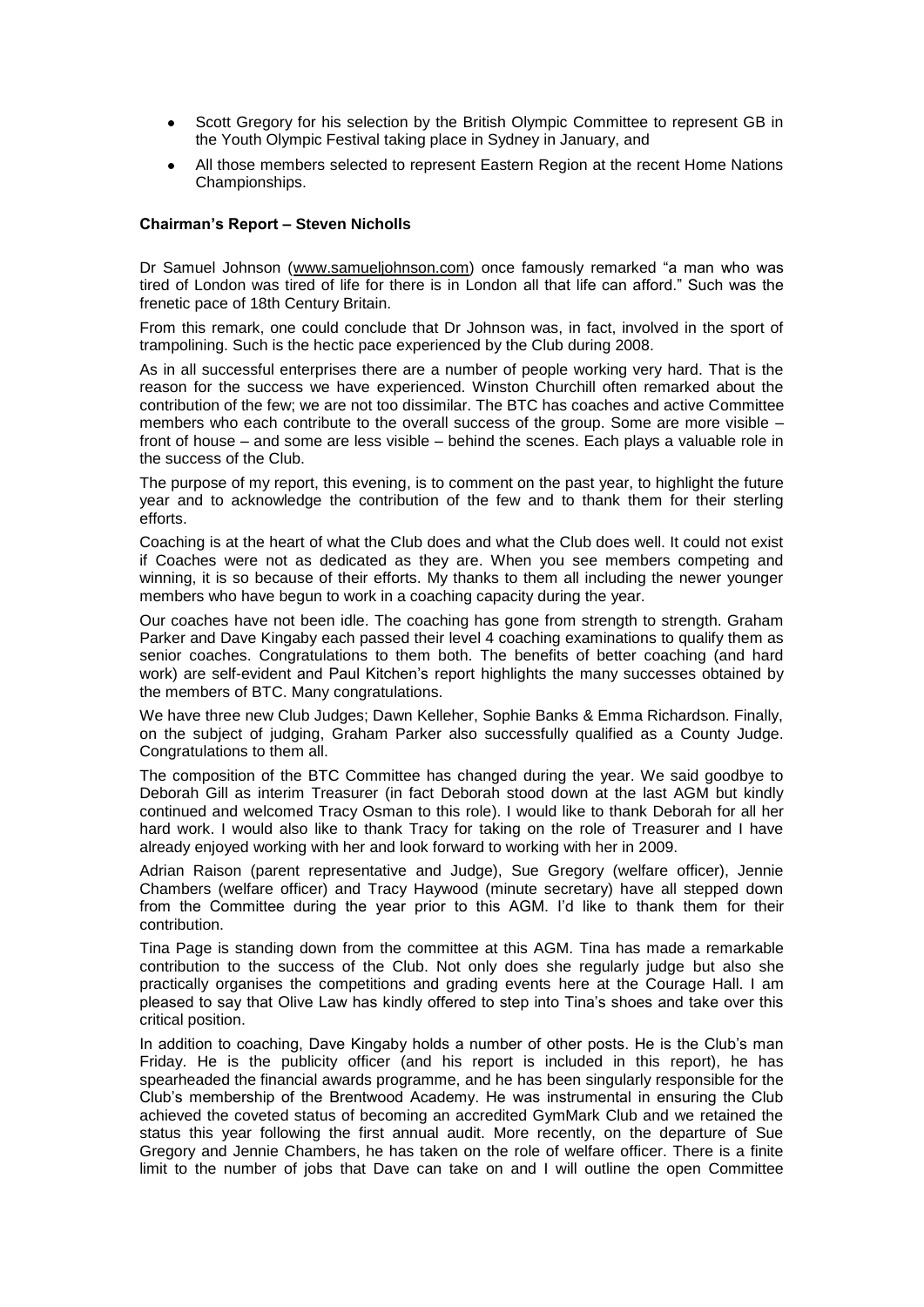positions in a short while. I can honestly say however, that without Dave, this Club would be a shadow of itself. I cannot begin to think of words that adequately sum up the significance and breadth of his contribution. I will thank him on your behalf now, but I would encourage everyone here tonight to make a point of personally thanking him for his efforts.

I mentioned that Olive Law is moving from external competitions secretary to organising the semi-annual competitions and regional grading events. I would like to thank her for all her hard work during the last year and for her hard work in the year to come.

Andrea Nicholls is the membership secretary. She works with the coaches to ensure that she has an accurate record of when each member attended and that this is reflected accurately in the bills that are sent out. It is a thankless task but essential. On your behalf, I"d like to thank Andrea for her hard work and commitment to this role. Can I take this opportunity to remind all members and parents and guardians of members that it is Club policy not to refund subscriptions in the event of sickness or incapacity. I know that this sounds harsh and, I wish it were not so, but was noted in the Treasurer"s report we operate on the basis of a small weekly surplus. We cannot afford to hold places open and have no income.

We increased fees in the year to overcome a weekly operating deficit. We are constantly reviewing fee levels in the light of rising costs. It is not our intention to make huge annual surpluses. That said, hitting a small surplus is hard. The financial glide path is quite precarious. In fact, given that the operating turnover of this small club is in excess of £110,000 getting to within £1,000 (plus rather than minus) is an incredible result.

We will review fees again early next year and, possibly implement changes mid-year. If fees are to increase, I hope to will keep members advised of any changes with sufficient warning. I can advise you that we will be increasing the annual Club fees from £12 per year next year. The figure has not yet been set finally but is likely to be circa £20.

In the Coaches report Paul mentions the possibility of a purpose built center in the Town. This would be a joint venture between three Clubs in the immediate vicinity. I want to assure everyone that this will not mean that we are abandoning the Courage Hall nor abandoning our members. However, it seems to be clear that a collaborative effort between the Clubs, supported by the Borough Council and with the very real prospect of substantial external funding is in this Club's and our members best long-term interests. More on this to follow.

There are a number of open Committee positions. We need volunteers to help with key positions. These include minute secretary (my typing is pitiful!), welfare officer, parent representative and external competition"s secretary. Please, please, please offer to help. I can promise you that support and training will be given so nobody should feel as if by putting their hand up and volunteering they will suddenly be cast adrift. Consider sharing a responsibility with another parent or more. If you are interested please speak to someone (anyone) this evening.

Finally, I'd like to thank all the members for their participation and hard work and their parents for coming along and helping where they can.

Steven Nicholls asked for questions. There were none.

## **Public Relations Report – Dave Kingaby**

Our PR focus, as ever, has been on three fronts:

- Generating media interest,  $\bullet$
- Maintaining an attractive web presence and
- Building relationships with funding and other bodies.

Although there has not been as much press coverage as in recent years, releases were issued for January Grading, Eastleigh Gala, European Trials, Bournemouth Gala, Brentwood Grading, Gazette Club of the Week submission & a visit by the Mayor to launch our new trampoline. This year, however, fewer were published than usual possibly as a consequence of the Gazette"s disappointment that performers failed to attend a photo call.